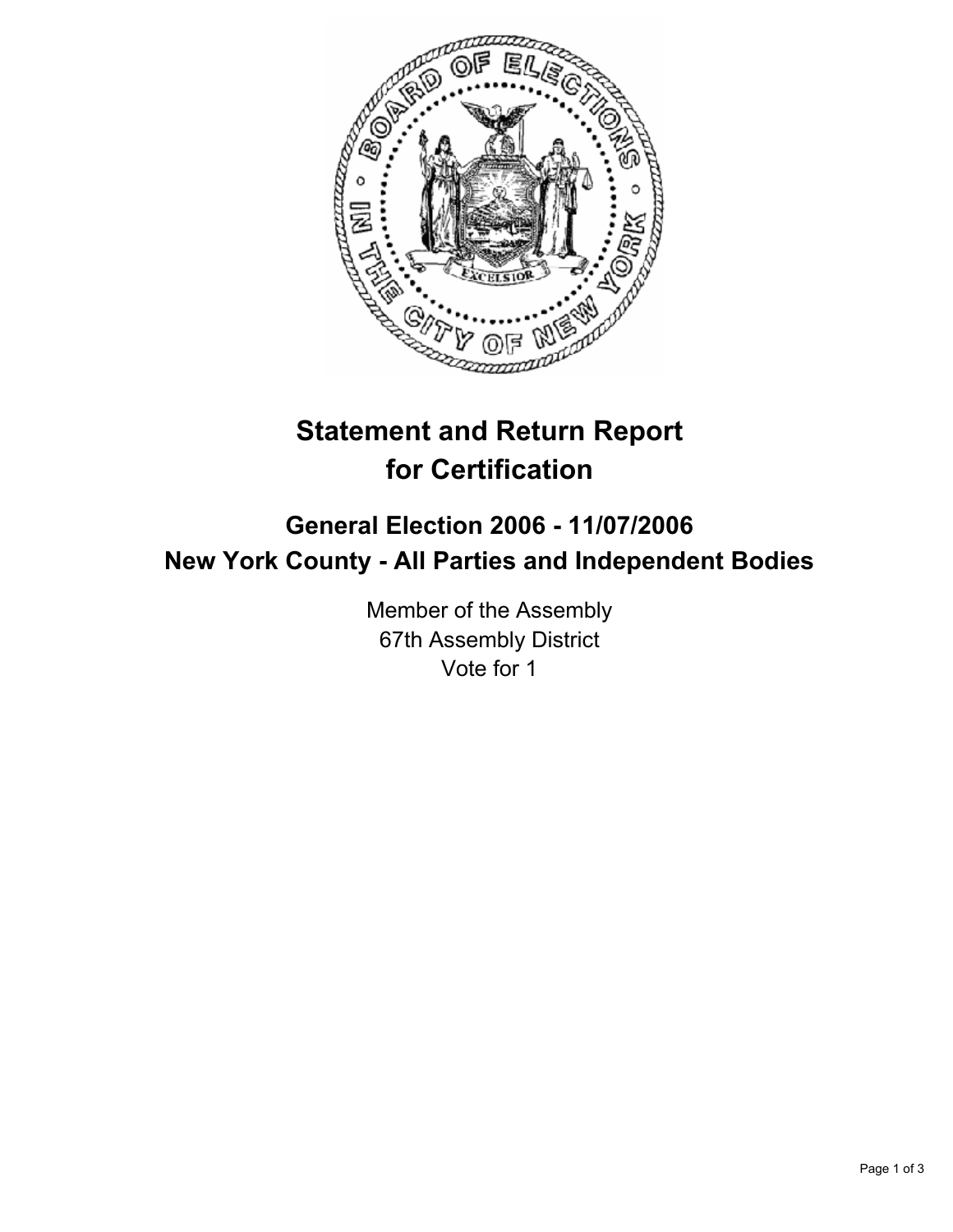

## **Assembly District 67**

| PUBLIC COUNTER                       | 39,361 |
|--------------------------------------|--------|
| <b>EMERGENCY</b>                     | 54     |
| ABSENTEE/MILITARY                    | 1,211  |
| AFFIDAVIT                            | 1,189  |
| <b>Total Ballots</b>                 | 42,564 |
| THEODORE HOWARD (REPUBLICAN)         | 4,469  |
| LINDA B ROSENTHAL (DEMOCRATIC)       | 29,982 |
| LINDA B ROSENTHAL (WORKING FAMILIES) | 3,927  |
| <b>Total Votes</b>                   | 38,378 |
| Unrecorded                           | 4,186  |